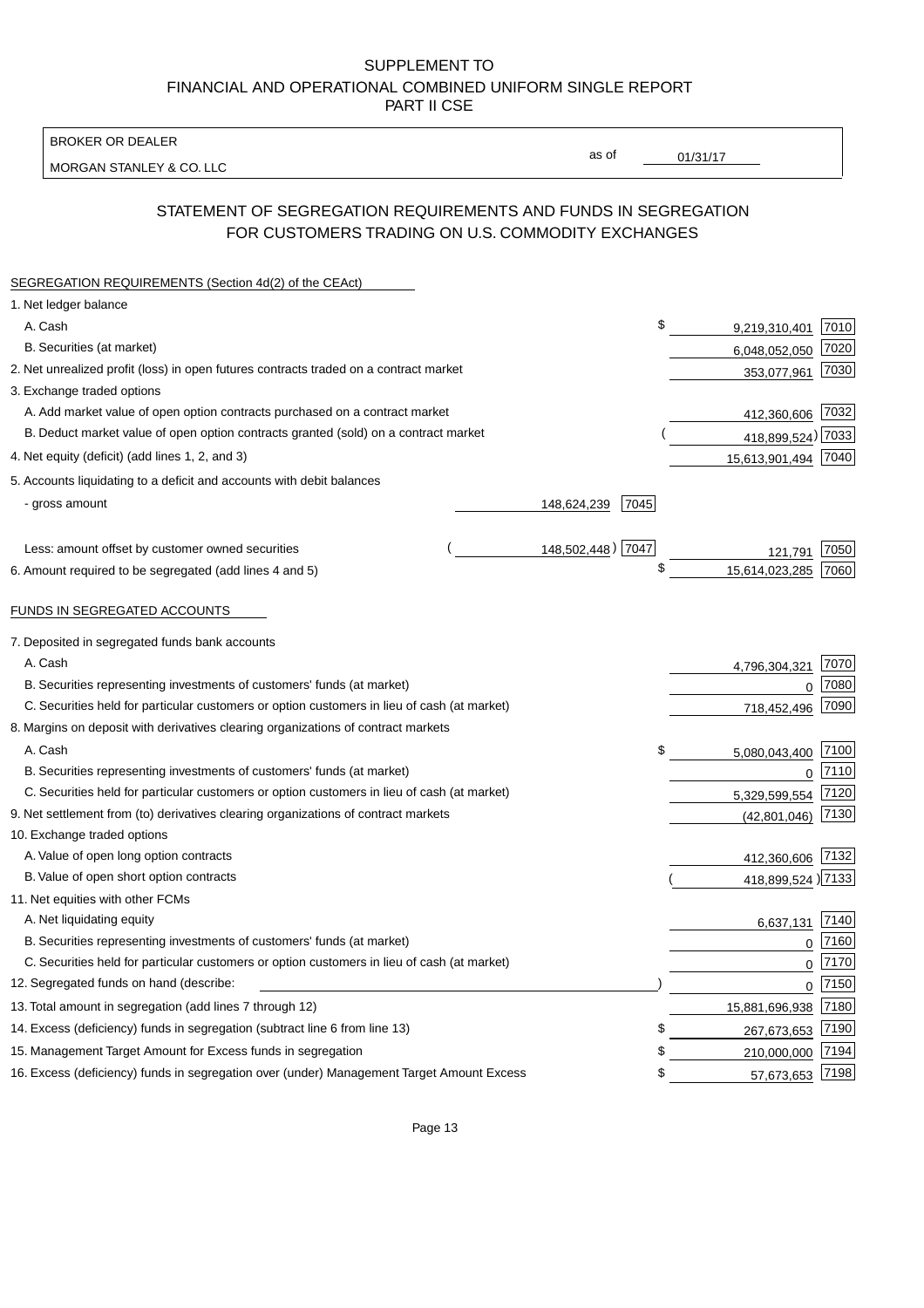MORGAN STANLEY & CO. LLC

01/31/17  $\overline{\phantom{a}}$ 

as of

# STATEMENT OF SEGREGATION REQUIREMENTS AND FUNDS IN SEGREGATION FOR CUSTOMERS' DEALER OPTIONS ACCOUNTS

| 1. Amount required to be segregated in accordance |           |        |
|---------------------------------------------------|-----------|--------|
| with Commission regulation 32.6                   | \$        | 7200   |
| 2. Funds in segregated accounts                   |           |        |
| A. Cash                                           | $0$  7210 |        |
| B. Securities (at market)                         | $0$  7220 |        |
| C. Total                                          |           | 7230   |
| 3. Excess (deficiency) funds in segregation       |           |        |
| (subtract line 2.C from line 1)                   |           | 0 7240 |
|                                                   |           |        |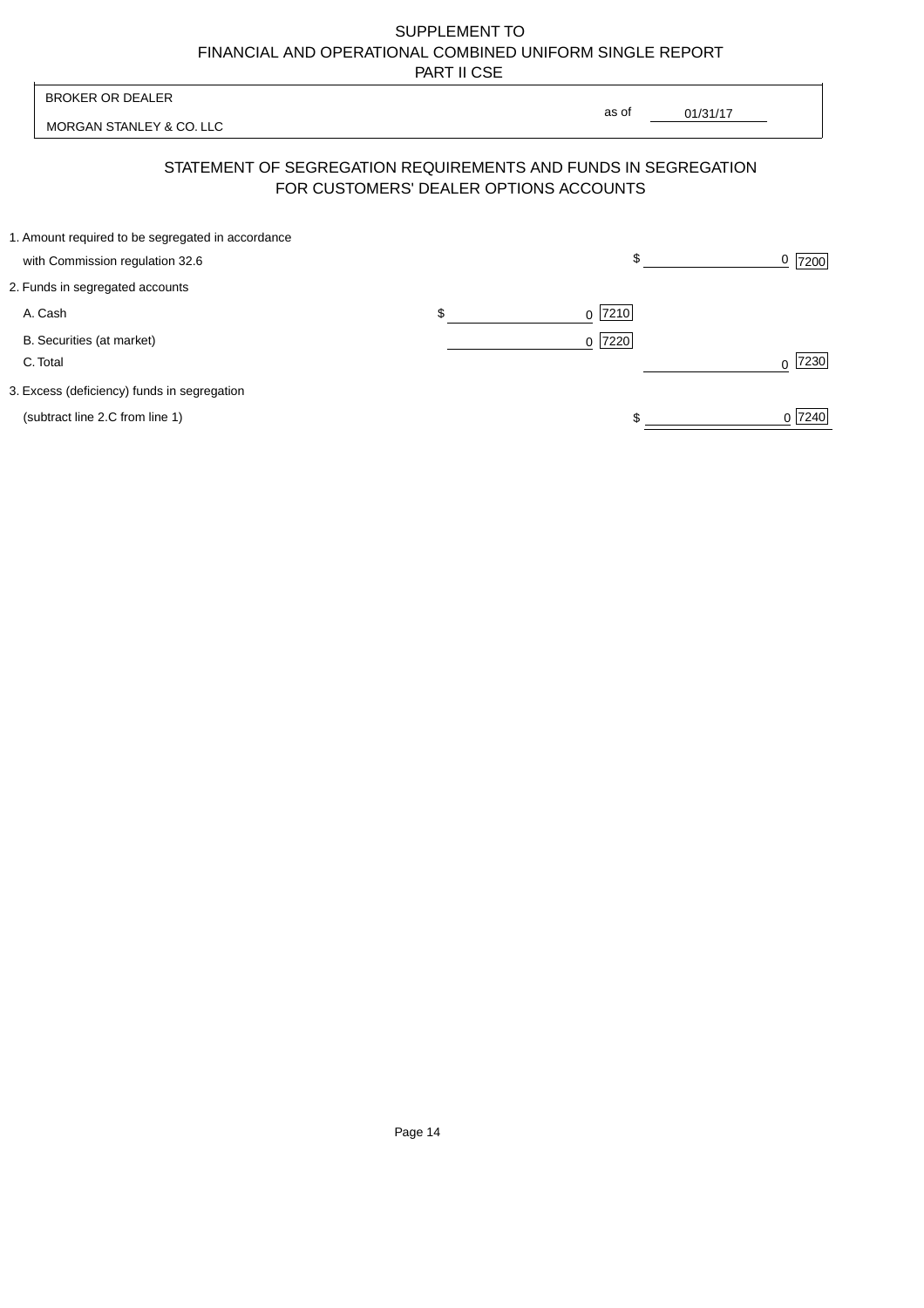PART II CSE

MORGAN STANLEY & CO. LLC and the contract of the contract of the contract of the contract of the contract of the contract of the contract of the contract of the contract of the contract of the contract of the contract of t BROKER OR DEALER

as of

### STATEMENT OF SECURED AMOUNTS AND FUNDS HELD IN SEPARATE ACCOUNTS PURSUANT TO COMMISSION REGULATION 30.7

#### FOREIGN FUTURES AND FOREIGN OPTIONS SECURED AMOUNTS

| Amount required to be set aside pursuant to law, rule or regulation of a foreign government<br>or a rule of a self-regulatory organization authorized thereunder |  |                    | \$   |               | 7305 |
|------------------------------------------------------------------------------------------------------------------------------------------------------------------|--|--------------------|------|---------------|------|
| 1. Net ledger balance - Foreign Futures and Foreign Option Trading - All Customers                                                                               |  |                    |      |               |      |
| A. Cash                                                                                                                                                          |  |                    | \$   | 2,699,250,493 | 7315 |
| B. Securities (at market)                                                                                                                                        |  |                    |      | 1,432,531,531 | 7317 |
| 2. Net unrealized profit (loss) in open futures contracts traded on a foreign board of trade                                                                     |  | 347,257,448        | 7325 |               |      |
| 3. Exchange traded options                                                                                                                                       |  |                    |      |               |      |
| A. Market value of open option contracts purchased on a foreign board of trade                                                                                   |  |                    |      | 23,547,101    | 7335 |
| B. Market value of open contracts granted (sold) on a foreign board of trade                                                                                     |  |                    |      | (7, 358, 498) | 7337 |
| 4. Net equity (deficit) (add lines 1.2. and 3.)                                                                                                                  |  |                    | \$.  | 4,495,228,075 | 7345 |
| 5. Accounts liquidating to a deficit and accounts with                                                                                                           |  |                    |      |               |      |
| debit balances - gross amount                                                                                                                                    |  | 7351<br>51,210,450 |      |               |      |
| Less: amount offset by customer owned securities                                                                                                                 |  | 50,014,771) 7352   |      | 1,195,679     | 7354 |
| 6. Amount required to be set aside as the secured amount - Net Liquidating Equity Method (add lines 4 and 5)                                                     |  |                    |      | 4,496,423,754 | 7355 |
| 7. Greater of amount required to be set aside pursuant to foreign jurisdiction (above) or line 6.                                                                |  |                    |      | 4,496,423,754 | 7360 |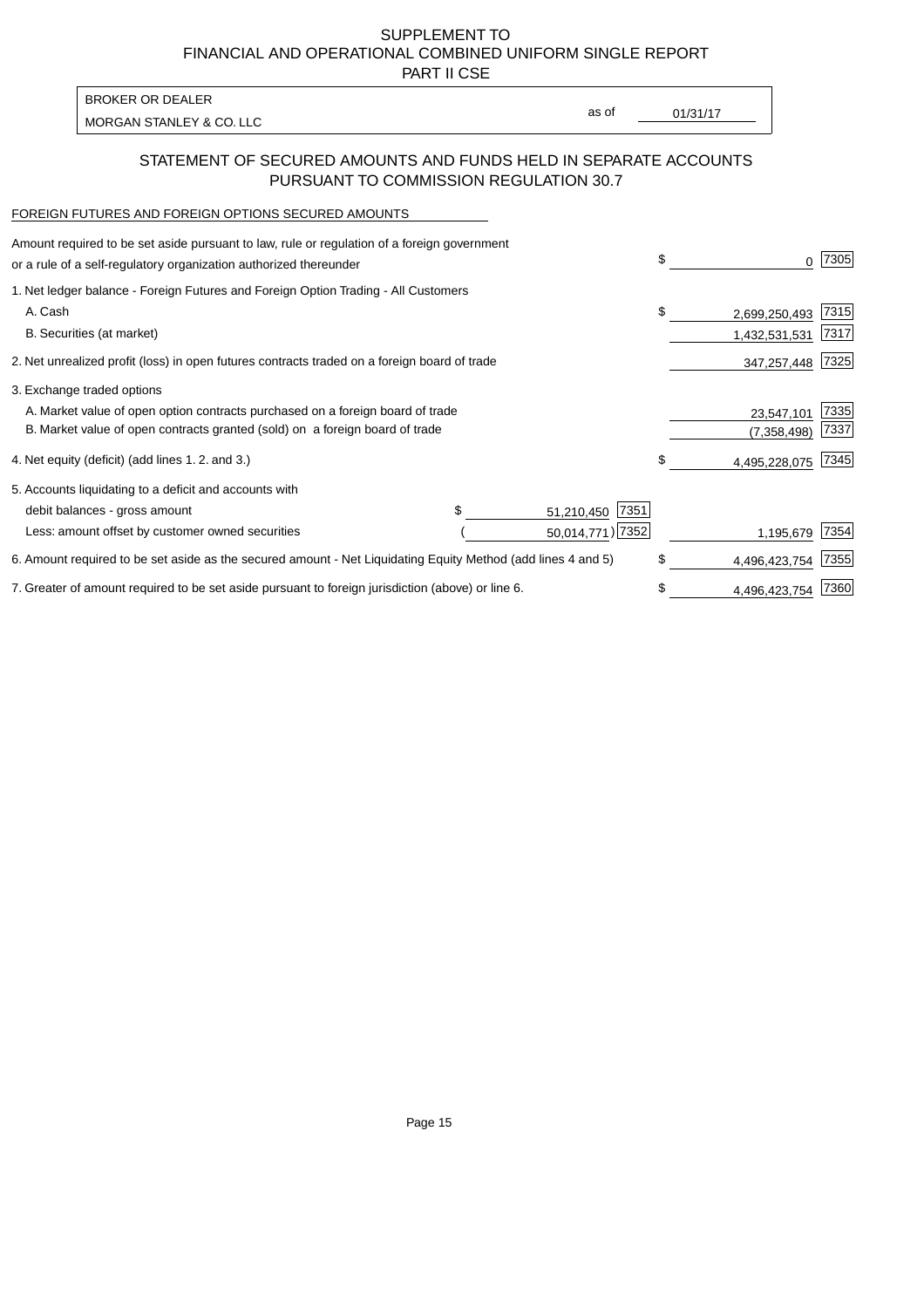BROKER OR DEALER

MORGAN STANLEY & CO. LLC

01/31/17 as of

## STATEMENT OF SECURED AMOUNTS AND FUNDS HELD IN SEPARATE ACCOUNTS PURSUANT TO COMMISSION REGULATION 30.7

#### FUNDS DEPOSITED IN SEPARATE REGULATION 30.7 ACCOUNTS

| 1. Cash in banks                  |                                                                                                                      |      |                                   |             |                    |
|-----------------------------------|----------------------------------------------------------------------------------------------------------------------|------|-----------------------------------|-------------|--------------------|
|                                   | A. Banks located in the United States                                                                                |      | \$<br>343,578,538 7500            |             |                    |
|                                   | B. Other banks qualified under Regulation 30.7                                                                       |      |                                   |             |                    |
| Name(s):                          | 0                                                                                                                    | 7510 | 345,186,475 7520 \$               |             | 688,765,013 7530   |
| 2. Securities                     |                                                                                                                      |      |                                   |             |                    |
|                                   | A. In safekeeping with banks located in the United States                                                            |      | \$<br>617,091,671 7540            |             |                    |
|                                   | B. In safekeeping with other banks qualified under Regulation 30.7                                                   |      |                                   |             |                    |
| Name(s):                          | 0                                                                                                                    | 7550 |                                   | $0$ 7560    | 617,091,671 7570   |
|                                   | 3. Equities with registered futures commission merchants                                                             |      |                                   |             |                    |
| A. Cash                           |                                                                                                                      |      | \$                                | $0$ 7580    |                    |
| <b>B.</b> Securities              |                                                                                                                      |      |                                   | $0$ 7590    |                    |
|                                   | C. Unrealized gain (loss) on open futures contracts                                                                  |      |                                   | $0$ 7600    |                    |
| D. Value of long option contracts |                                                                                                                      |      |                                   | $0$ 7610    |                    |
|                                   | E. Value of short option contracts                                                                                   |      |                                   | $0$ ) 7615  | 0 7620             |
|                                   | 4. Amounts held by clearing organizations of foreign boards of trade                                                 |      |                                   |             |                    |
| Name(s):                          | <u> 1989 - Johann Barn, mars eta bat erroman erroman erroman erroman erroman erroman erroman erroman erroman err</u> | 7630 |                                   |             |                    |
| A. Cash                           |                                                                                                                      |      | \$                                | 0 7640      |                    |
| <b>B.</b> Securities              |                                                                                                                      |      |                                   | $0$ 7650    |                    |
|                                   | C. Amount due to (from) clearing organizations - daily variation                                                     |      |                                   | $0$ 7660    |                    |
| D. Value of long option contracts |                                                                                                                      |      |                                   | $0^{7670}$  |                    |
|                                   | E. Value of short option contracts                                                                                   |      |                                   | $_0$ ) 7675 | 0 7680             |
|                                   | 5. Amounts held by members of foreign boards of trade                                                                |      |                                   |             |                    |
| Name(s):                          | 0                                                                                                                    | 7690 |                                   |             |                    |
| A. Cash                           |                                                                                                                      |      | \$<br>2,221,682,037 7700          |             |                    |
| <b>B.</b> Securities              |                                                                                                                      |      | 815,439,859 7710                  |             |                    |
|                                   | C. Unrealized gain (loss) on open futures contracts                                                                  |      | 347,257,512 7720                  |             |                    |
| D. Value of long option contracts |                                                                                                                      |      | 23,547,101 7730                   |             |                    |
|                                   | E. Value of short option contracts                                                                                   |      | $(7,358,498)$ <sup>)</sup> [7735] |             | 3,400,568,011 7740 |
|                                   | 6. Amounts with other depositories designated by a foreign board of trade                                            |      |                                   |             |                    |
| Name(s):                          | 0                                                                                                                    | 7750 |                                   |             | 0 7760             |
|                                   |                                                                                                                      |      |                                   |             | 0 7765             |
|                                   | 8. Total funds in separate section 30.7 accounts                                                                     |      |                                   | \$          | 4,706,424,695 7770 |
|                                   | 9. Excess (deficiency) set Aside Funds for Secured Amount (subtract Line 7 Secured                                   |      |                                   |             |                    |
| Statement page 15 from Line 8)    |                                                                                                                      |      |                                   | \$          | 210,000,941 7380   |
|                                   | 10. Management Target Amount for Excess funds in separate section 30.7 accounts                                      |      |                                   | \$          | 160,000,000 7780   |
|                                   | 11. Excess (deficiency) funds in separate 30.7 accounts over (under) Management Target                               |      |                                   | \$          | 50,000,941 7785    |
|                                   |                                                                                                                      |      |                                   |             |                    |